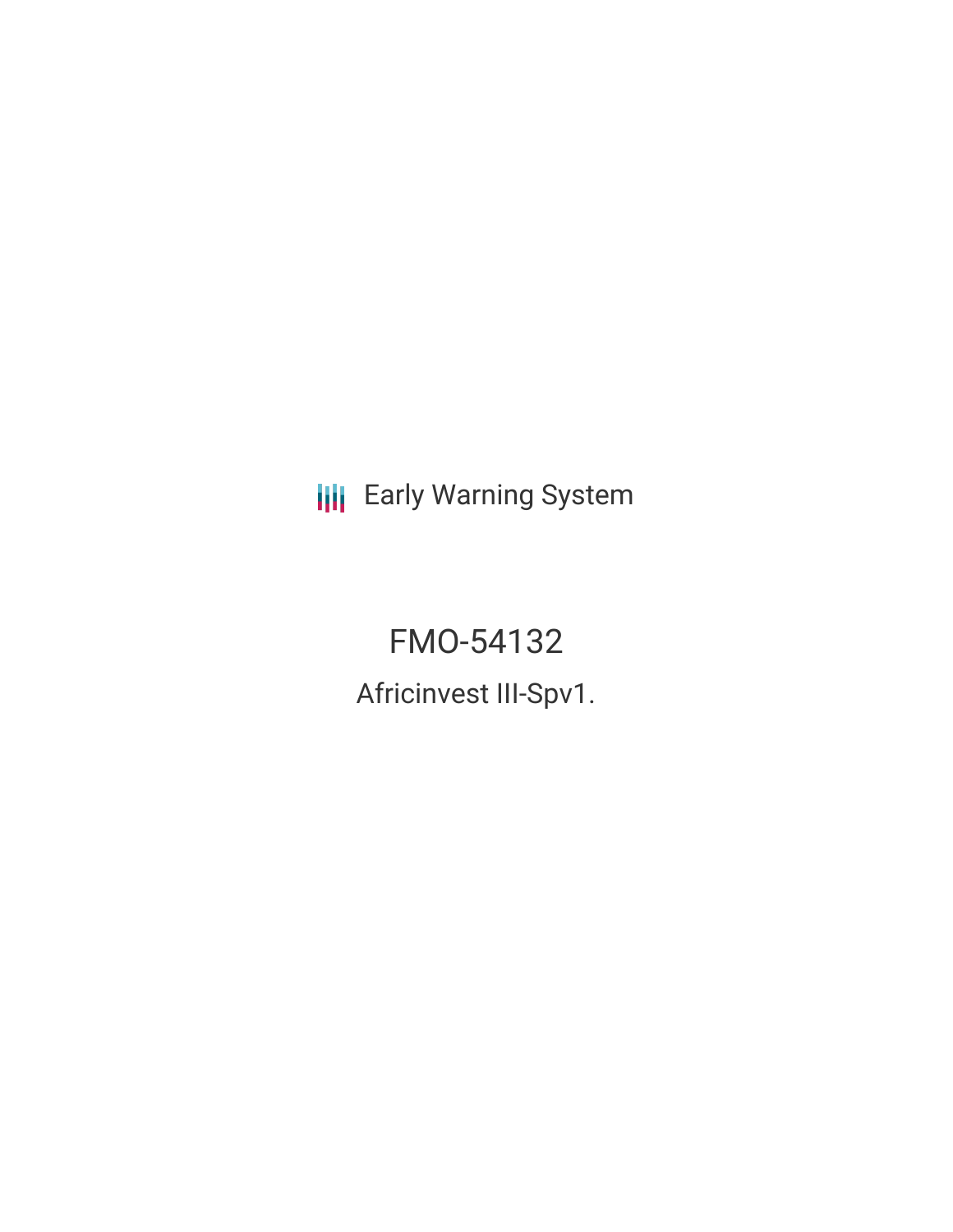

### **Quick Facts**

| <b>Countries</b>               | Kenya                                         |
|--------------------------------|-----------------------------------------------|
| <b>Financial Institutions</b>  | Netherlands Development Finance Company (FMO) |
| <b>Status</b>                  | Active                                        |
| <b>Bank Risk Rating</b>        | B                                             |
| <b>Voting Date</b>             | 2017-09-22                                    |
| <b>Borrower</b>                | <b>Britam</b>                                 |
| <b>Sectors</b>                 | Finance                                       |
| <b>Ring Fence</b>              | No Restrictions                               |
| <b>Investment Type(s)</b>      | Loan                                          |
| <b>Investment Amount (USD)</b> | \$47.82 million                               |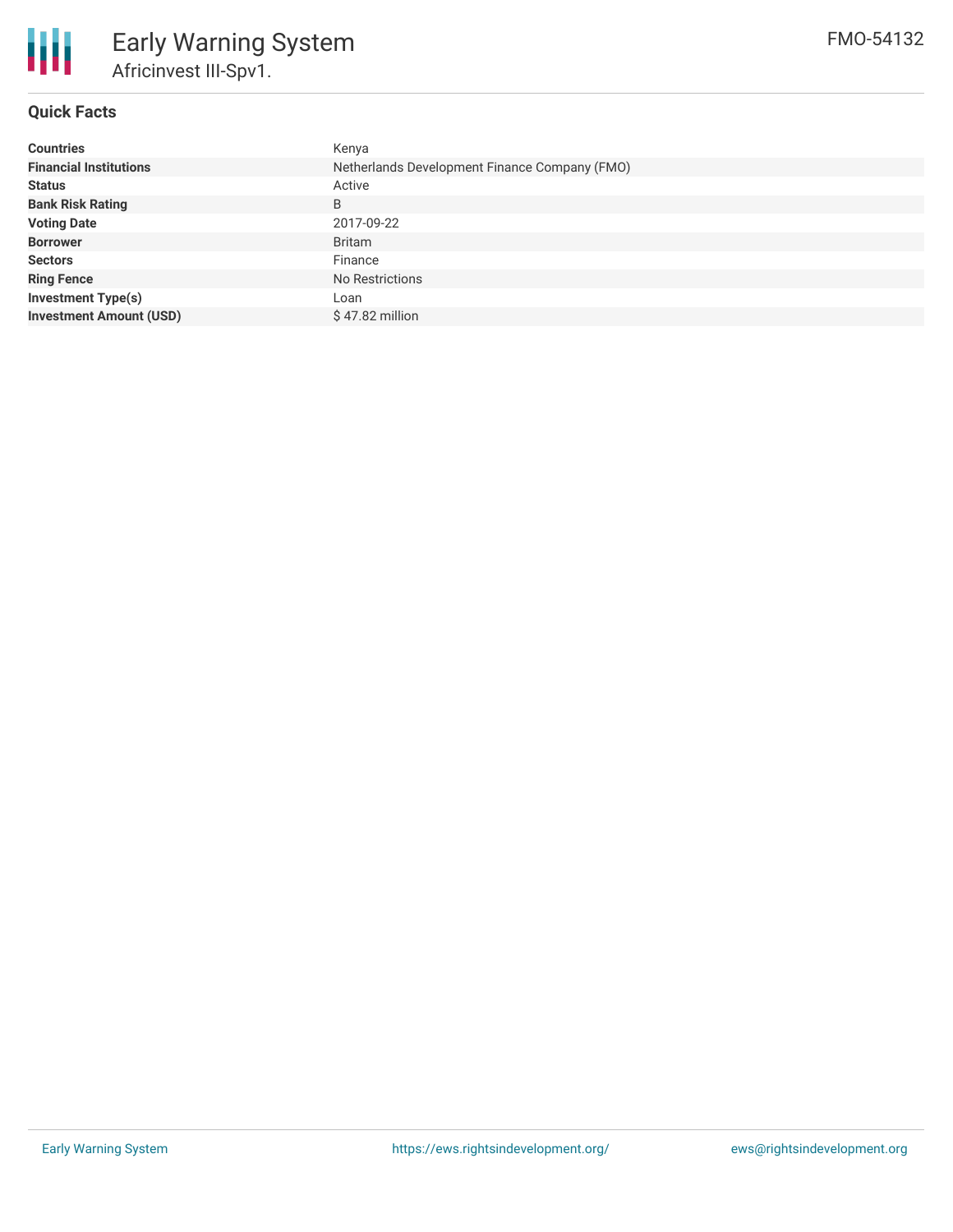

## **Project Description**

According to FMO's website, this project provides funding to Britam, a financial services company, to support the company's strategy which includes increased digitalization, development of new products and further consolidation of its presence in the region.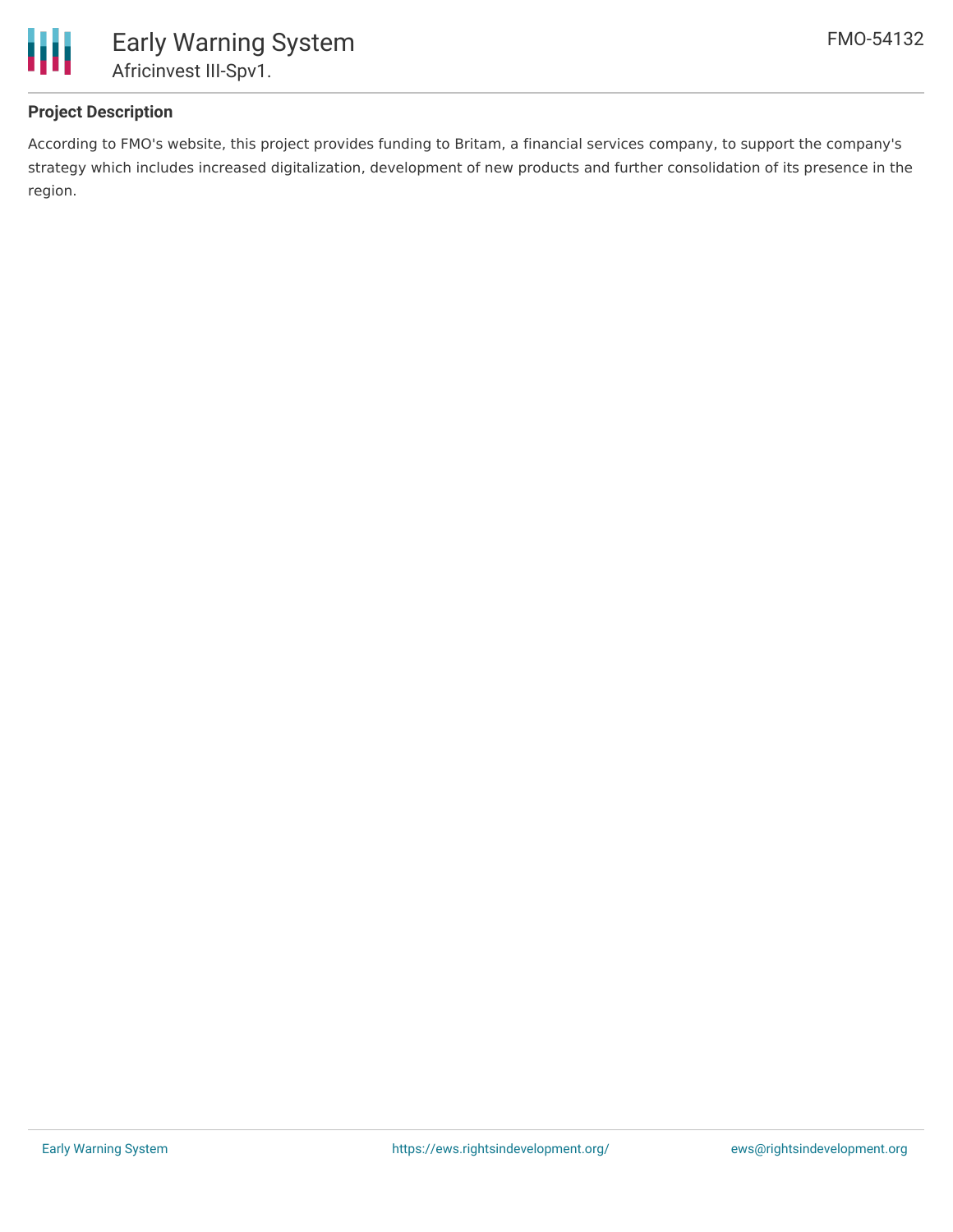#### **Investment Description**

Netherlands Development Finance Company (FMO)

#### **Financial Intermediary**

Financial Intermediary: A commercial bank or financial institution that receives funds from a development bank. A financial intermediary then lends these funds to their clients (private actors) in the form of loans, bonds, guarantees and equity shares. Financial intermediaries include insurance, pension and equity funds. The direct financial relationship is between the development bank and the financial intermediary.

[Britam](file:///actor/3458/) (Financial Intermediary) **is owned by** Britam [Holdings](file:///actor/3522/) (Parent Company)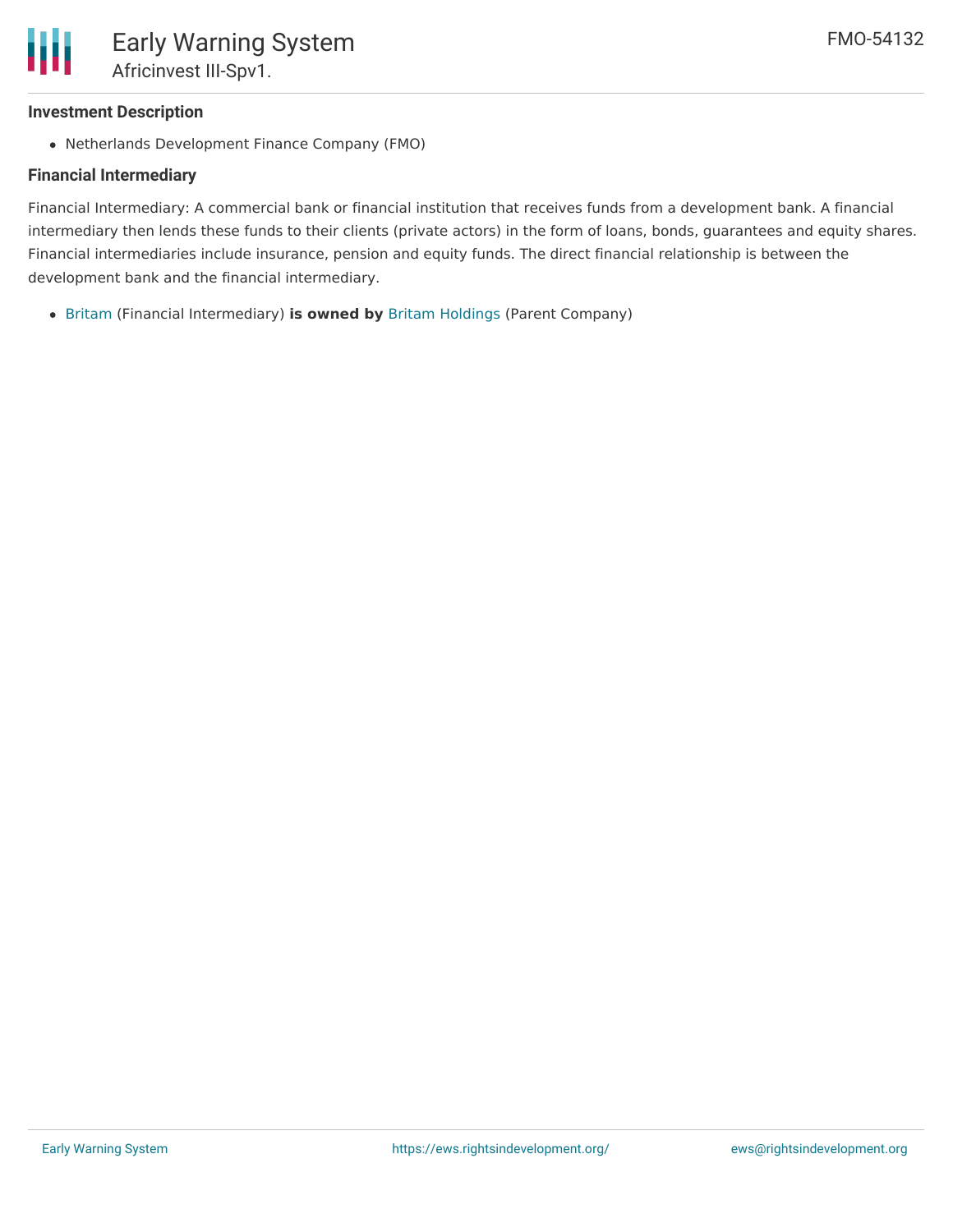There is often limited information publicly available about what development banks are funding through financial intermediaries. In 2021, the Early Warning System partnered with Oxfam International to incorporate information on high-risk projects being funded by financial intermediaries receiving funding from the International Finance Corporation (IFC) and the Dutch Development Bank (FMO).

The information listed below describes the relationship between the different private actors linked to high-risk sectors and subprojects of IFC and FMO's financial intermediary investments and/or the financial intermediary's parent companies made from 2017 through 2020, including any associated ring fences.

The database, however, does not explicitly or implicitly imply that IFC or FMO have material exposure to or are contractually or legally accountable to the sub-projects financed by their financial intermediaries or the financial intermediary's parent companies. It only shows a seemingly financial relationship among the different private actors, the financial intermediaries, and IFC or FMO.

### **Private Actors Description**

Britam is a leading financial services company listed on the Nairobi Stock Exchange, and has subsidiaries in Kenya, Uganda, Tanzania, Rwanda, Mozambique, Malawi and South Sudan. The group is involved in various businesses including life insurance, property & casualty insurance (general insurance), health (medical) insurance, asset management, property development. It also has substantial direct investments in the banking sector.